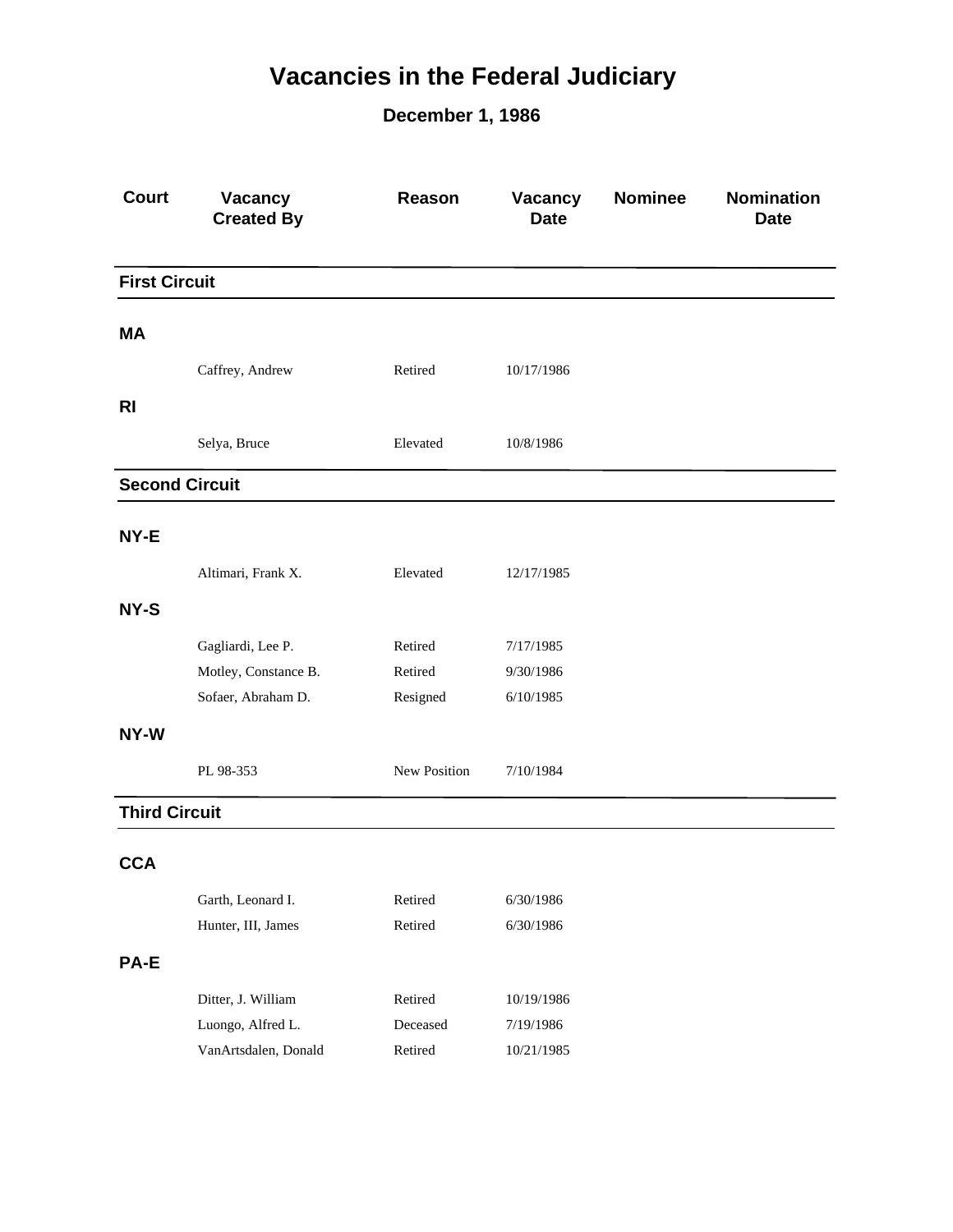| <b>Court</b>          | <b>Vacancy</b><br><b>Created By</b> | Reason              | <b>Vacancy</b><br><b>Date</b> | <b>Nominee</b> | <b>Nomination</b><br><b>Date</b> |
|-----------------------|-------------------------------------|---------------------|-------------------------------|----------------|----------------------------------|
| PA-W                  |                                     |                     |                               |                |                                  |
|                       | Mansmann, Carol                     | Elevated            | 4/4/1985                      |                |                                  |
|                       | McCune, Barron P.                   | Retired             | 4/1/1985                      |                |                                  |
|                       | Teitelbaum, Hubert I.               | Retired             | 7/2/1985                      |                |                                  |
| VI                    |                                     |                     |                               |                |                                  |
|                       | Christian, Almeric                  | Senior              | 12/1/1986                     |                |                                  |
| <b>Fourth Circuit</b> |                                     |                     |                               |                |                                  |
| <b>MD</b>             |                                     |                     |                               |                |                                  |
|                       | Kaufman, Frank A.                   | Retired             | 6/16/1986                     |                |                                  |
| NC-E                  |                                     |                     |                               |                |                                  |
|                       | PL 98-353                           | New Position        | 7/10/1984                     |                |                                  |
| VA-E                  |                                     |                     |                               |                |                                  |
|                       | Merhige, Jr., Robert R.             | Retired             | 11/30/1986                    |                |                                  |
|                       | Warriner, D. Dutch                  | Deceased            | 3/17/1986                     |                |                                  |
| <b>Fifth Circuit</b>  |                                     |                     |                               |                |                                  |
| <b>CCA</b>            |                                     |                     |                               |                |                                  |
|                       | PL 98-353                           | <b>New Position</b> | 7/10/1984                     |                |                                  |
|                       | Tate, Jr., Albert                   | Deceased            | 3/27/1986                     |                |                                  |
| <b>Sixth Circuit</b>  |                                     |                     |                               |                |                                  |
| MI-E                  |                                     |                     |                               |                |                                  |
|                       | Feikens, John                       | Retired             | 3/1/1986                      |                |                                  |
| MI-W                  |                                     |                     |                               |                |                                  |
|                       | Miles, Wendell A.                   | Retired             | 5/9/1986                      |                |                                  |
| TN-E                  |                                     |                     |                               |                |                                  |
|                       | Taylor, Robert L.                   | Retired             | 1/15/1985                     |                |                                  |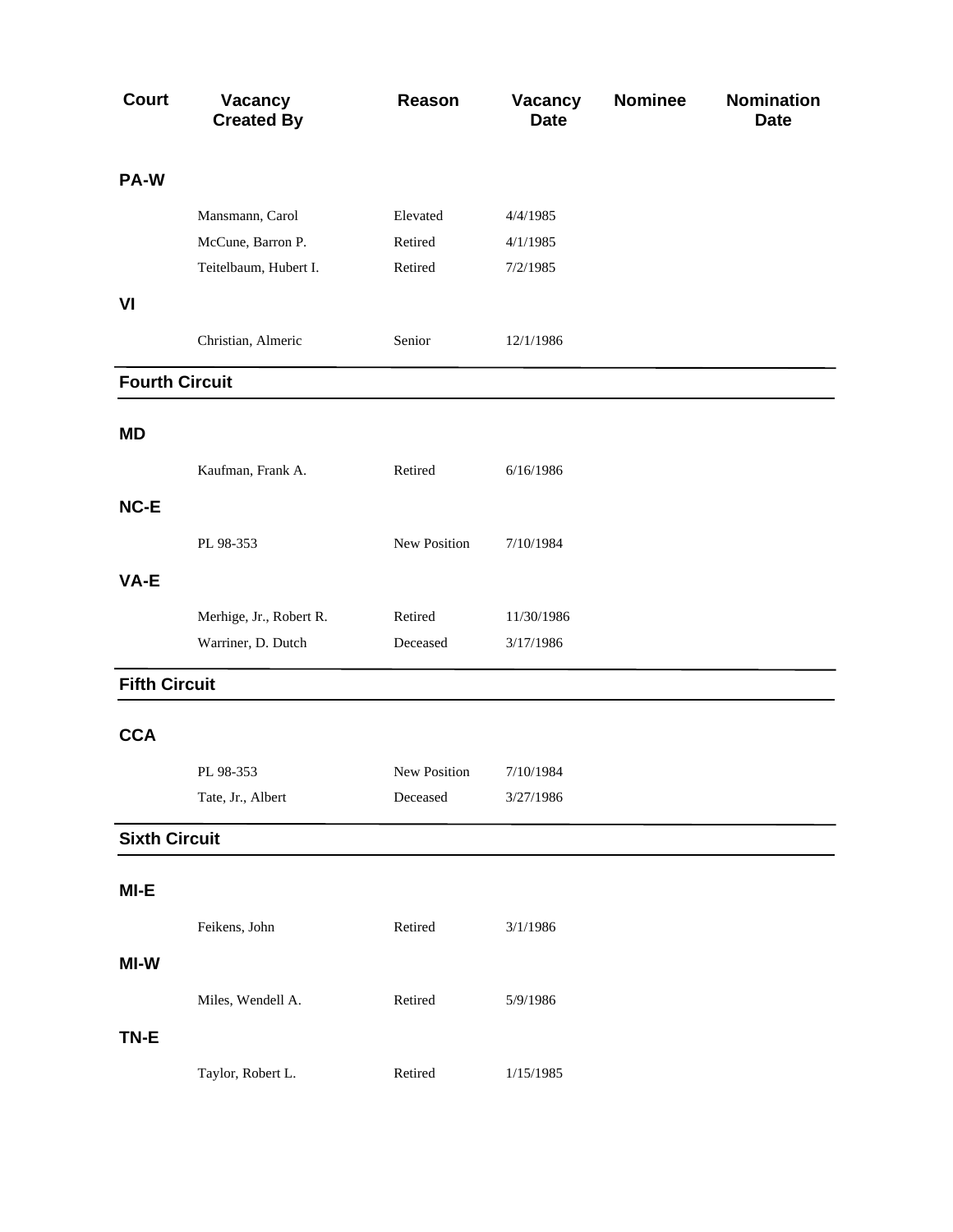| <b>Court</b>          | <b>Vacancy</b><br><b>Created By</b> | Reason    | <b>Vacancy</b><br><b>Date</b> | <b>Nominee</b> | <b>Nomination</b><br><b>Date</b> |
|-----------------------|-------------------------------------|-----------|-------------------------------|----------------|----------------------------------|
|                       | <b>Seventh Circuit</b>              |           |                               |                |                                  |
| <b>CCA</b>            |                                     |           |                               |                |                                  |
|                       | Eschbach, Jesse                     | Retired   | 11/4/1985                     |                |                                  |
| $IL-N$                |                                     |           |                               |                |                                  |
|                       | Leighton, George N.                 | Retired   | 2/27/1986                     |                |                                  |
|                       | McGarr, Frank                       | Retired   | 6/30/1986                     |                |                                  |
|                       | McMillen, Thomas R.                 | Retired   | 12/31/1984                    |                |                                  |
| WI-E                  |                                     |           |                               |                |                                  |
|                       | Reynolds, John                      | Retired   | 9/1/1986                      |                |                                  |
| <b>Eighth Circuit</b> |                                     |           |                               |                |                                  |
| IA-S                  |                                     |           |                               |                |                                  |
|                       | Stuart, William C.                  | Retired   | 4/30/1986                     |                |                                  |
| <b>MN</b>             |                                     |           |                               |                |                                  |
|                       | Lord, Miles                         | Retired   | 7/1/1985                      |                |                                  |
| <b>ND</b>             |                                     |           |                               |                |                                  |
|                       | Benson, Paul                        | Retired   | 12/31/1985                    |                |                                  |
| <b>Ninth Circuit</b>  |                                     |           |                               |                |                                  |
| <b>CCA</b>            |                                     |           |                               |                |                                  |
|                       | Ferguson, Warren J.                 | Retired   | 8/1/1986                      |                |                                  |
|                       | Skopil, Otto R.                     | Retired   | 7/1/1986                      |                |                                  |
| CA-C                  |                                     |           |                               |                |                                  |
|                       | Waters, Laughlin E.                 | Retired   | 7/7/1986                      |                |                                  |
| HI                    |                                     |           |                               |                |                                  |
|                       | King, Samuel P.                     | Retired   | 11/30/1984                    |                |                                  |
| <b>NV</b>             |                                     |           |                               |                |                                  |
|                       | Claiborne, Harry                    | Impeached | 10/9/1986                     |                |                                  |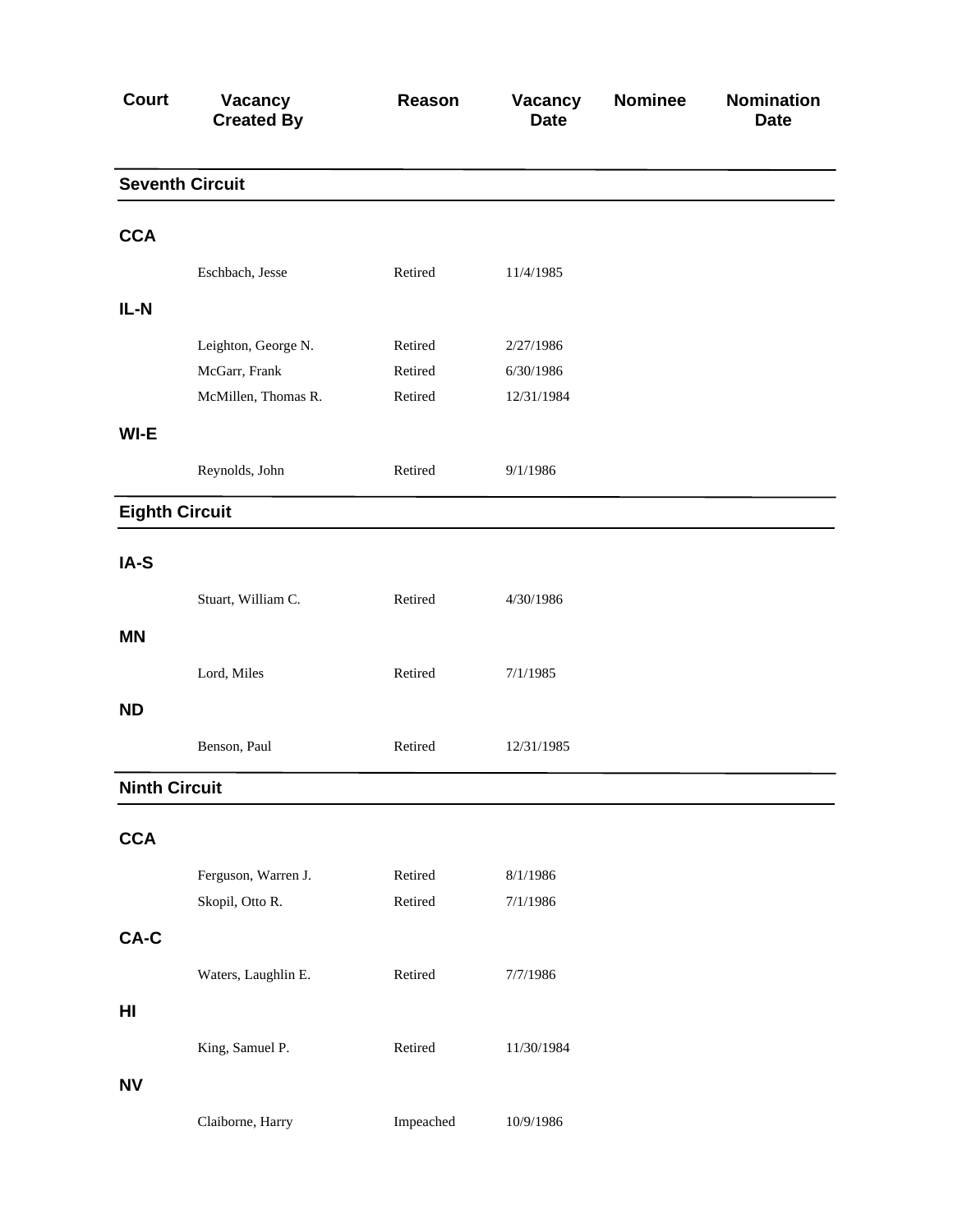| <b>Court</b>           | Vacancy<br><b>Created By</b>        | Reason       | Vacancy<br><b>Date</b> | <b>Nominee</b> | <b>Nomination</b><br><b>Date</b> |
|------------------------|-------------------------------------|--------------|------------------------|----------------|----------------------------------|
| WA-W                   |                                     |              |                        |                |                                  |
|                        | Voorhees, Donald                    | Retired      | 12/1/1986              |                |                                  |
| <b>Tenth Circuit</b>   |                                     |              |                        |                |                                  |
| <b>CCA</b>             |                                     |              |                        |                |                                  |
|                        | Doyle, William E.                   | Retired      | 12/28/1984             |                |                                  |
| CO                     |                                     |              |                        |                |                                  |
|                        | Moore, John P.                      | Elevated     | 5/14/1985              |                |                                  |
|                        | PL 98-353                           | New Position | 7/10/1984              |                |                                  |
| OK-W                   |                                     |              |                        |                |                                  |
|                        | Eubanks, Luther                     | Retired      | 6/30/1986              |                |                                  |
|                        | <b>District of Columbia Circuit</b> |              |                        |                |                                  |
| <b>CCA</b>             |                                     |              |                        |                |                                  |
|                        | Scalia, Antonin                     | Elevated     | 9/26/1986              |                |                                  |
| <b>DC</b>              |                                     |              |                        |                |                                  |
|                        | Parker, Barrington                  | Retired      | 12/19/1985             |                |                                  |
| <b>Federal Circuit</b> |                                     |              |                        |                |                                  |
| <b>CCA</b>             |                                     |              |                        |                |                                  |
|                        | Baldwin, Philip                     | Disabled     | 11/25/1986             |                |                                  |
|                        | Bennett, Marion T.                  | Retired      | 3/1/1986               |                |                                  |
|                        | Kashiwa, Shiro                      | Retired      | 1/7/1986               |                |                                  |
|                        | <b>International Trade</b>          |              |                        |                |                                  |
| <b>USIT</b>            |                                     |              |                        |                |                                  |

Ford, Morgan Retired 12/31/1985